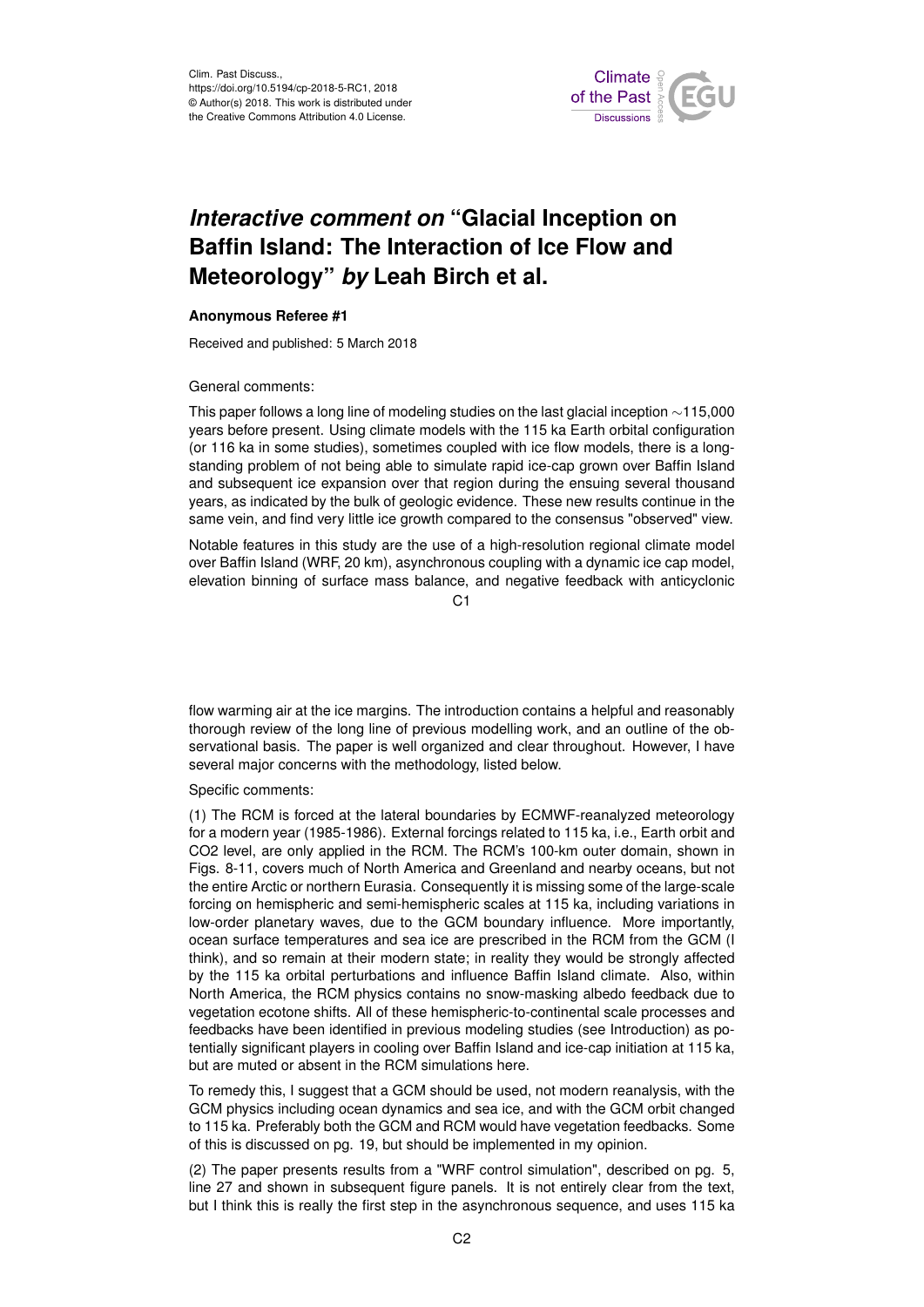orbit and reduced CO2 (pg. 6, line 3). So all the differences from the second iteration in Figs. 4b, 5b, et seq. are due just to the initial ice cap growth in the first ice model integration. This "control" simulation is not a true modern simulation, with all-modern forcing (orbit and CO2). Such a run is described on pg. 5, lines 17-20, but not used again in the paper.

I suggest adding figures showing a basic sensitivity test, comparing that run (a true "modern control" with modern orbit and CO2) with the first WRF iteration run (the "WRF control" here, with 115 ka orbit, reduced CO2, still modern ice cap). And each driven by separate GCM simulations of modern and 115 ka climates, respectively, as suggested in point # 1 above. First, the modern RCM run should be checked to agree roughly with modern observed summer air temperatures, precipitation and surface mass balance (SMB) especially over Baffin Island (as it does according to pg. 5, lines 17-20).

Then an important figure should show differences in RCM summer air temperatures between the two runs, both for the whole outer domain (cf. Fig. 9b) and the inner domain (cf. Fig. 4b). The latter would immediately assess the viability of the whole scenario - i.e., qualitatively speaking, in order to produce major ice cap expansion, there needs to be at least a few degrees C of summertime cooling over the Baffin Island region, hopefully accompanied by some increase in annual snowfall. This basic cooling from truly modern conditions can then be contrasted later in the paper with the negative feedback presented here, where initial ice growth produces anticyclonic flow that warms the air around the ice margins.

(3) The use of just one modern year of ECMWF reanalysis does not adequately capture the mean (or interannual variability) of climate forcing. The choice of 1985-1986 as an extremely cold and wet year over Baffin Island bears an unknown relationship to the mean SMB forcing on century to millennial timescales that mainly determines ice growth. At a minimum, a GCM should be run for one (or two) decades, and the RCM run also through all those years, to give some idea of the mean SMB over Baffin Island. Choosing just one GCM year (or reanalysis, as here) can seriously skew the centuries-

 $C3$ 

scale ice growth, due to the interannual variations of that single year.

(4) The resolution of the ice model (20 km, same as RCM), combined with the elevationbinning of the SMB calculations, may not be sufficient to capture the true overall mass balance and dynamic advance of the ice cap margins. The paper appropriately references van den Berg et al. (2006), who dramatically show that the ice grid needs to be fine enough to resolve the steeply sloping ice-cap surface in the ablation zone, over which SMB varies rapidly due mainly to the atmospheric lapse rate, from ∼zero at the equilibrium line to strongly negative at the ice edge. If the grid only has a few boxes within this zone, and there are large changes in surface ice elevation between neighboring boxes, then subtle changes in climate and the area-integrated SMB may not be captured accurately if at all. The degradation of results depends also on the amplitude of climate forcing, and the method of downscaling SMB to the ice model grid, and has probably occurred to varying degrees in previous inception studies.

van den Berg et al.'s test cases are ∼1000-km ice-sheet profiles, for which grid sizes of 5 km or less are needed for roughly accurate results (their Fig. 3). Here, the Baffin Island ice caps are much smaller, and the model's 20-km grid has only a few boxes within their narrow marginal ablation zones (see Fig. 1a, along SW-NE steepest-descent flow lines), which is probably not capturing true ice-cap advance. Judging from van den Berg et al.'s results, a much finer grid for the ice model should be used to ascertain the true behavior, on the order of a few to 1 km, at least until the initial ice caps grow much larger.

(5) Also, the elevation binning procedure may be contributing to the problem. Although not completely clear, I think the elevation binning (Fig. 1c) is done after each WRF integration, and the "bin line" (as in Fig. 3) is used to specify mass balance as a function of elevation for all points through the next ice model integration. However, the scatter in Fig. 1c shows that SMB is strongly influenced by factors other than elevation. In particular, SMB values around the edges of the ice cap, which are important in allowing or preventing ice advance, may be quite inaccurately represented by the procedure. An